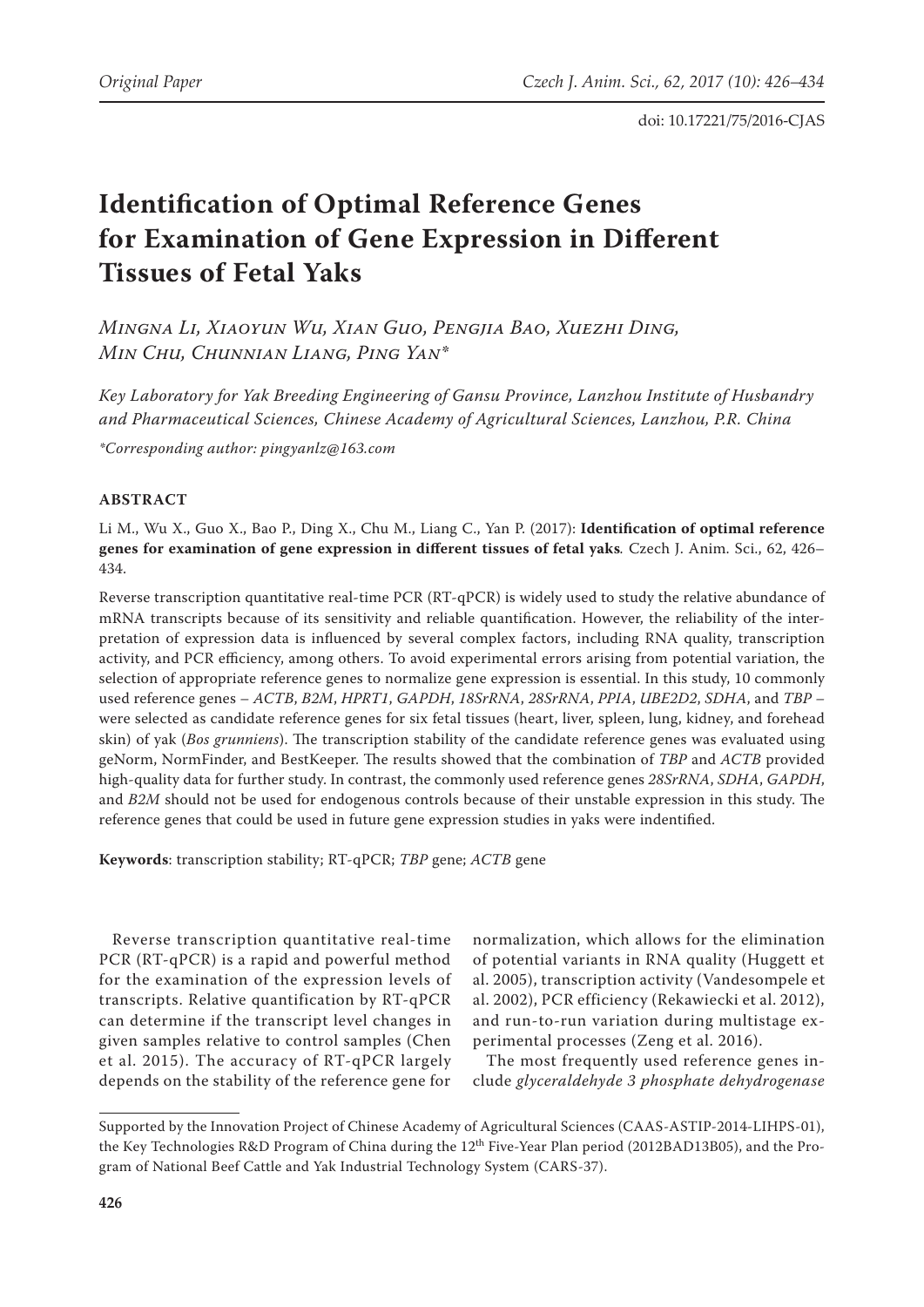(*GAPDH*), *β actin* (*ACTB*), *hypoxanthine guanine phosphoribosyl transferase 1* (*HPRT1*), *β2 microglobulin* (*B2M*), *peptidylprolyl isomerase A*  (*PPIA*), *TATA box binding protein* (*TBP*), *18S ribosomal RNA* (*18SrRNA*), *28S ribosomal RNA*  (*28SrRNA*), *ubiquitin conjugating enzyme E2 D2*  (*UBE2D2*), and *succinate dehydrogenase complex subunit A* (*SDHA*). It is generally accepted that the expression level of reference genes is constant across all cells, tissues, and environmental conditions (Svingen et al. 2015). However, there has been an increase in the number of studies that have evaluated the suitability of classic reference genes because of differences in age (Touchberry et al. 2006), tissue types (Sakai et al. 2014), thermal stress (Purohit et al. 2015), hormones (Das et al. 2013), and other treatment protocols (Young et al. 2006; Mihi et al. 2011). Studies in different tissue types have revealed that the most commonly used reference genes vary with the tissues studied (Zhang et al. 2013; Zeng et al. 2016). The application of unproven reference genes could lead to erroneous conclusions. For many important target genes, which are typically expressed at a low level, minor fluctuations in the reference gene could result in erroneous findings (Das et al. 2013). Taken together, it is extremely important to validate one or more suitable reference genes for normalizing the RTqPCR data under every experimental condition across a range of samples or tissues.

Yaks (*Bos grunniens*) are important livestock animals, which are mainly distributed in the Qinghai-Tibetan Plateau and the adjacent alpine regions. Yaks provide milk, meat, fuel, service labour, and other daily necessities for local pastoralists. A number of studies on growth (Hu et al. 2016), cloned embryo development (Pan et al. 2015), and hypoxia (Wu et al. 2015) in yak have used expression analysis with RT-qPCR. In these studies, and in fact in most studies using RT-qPCR methodologies, normalization of expression data was conducted using a single, traditional reference gene as an internal standard. To the best of our knowledge, the reliability of reference genes was only evaluated for yak mammary tissue (Jiang et al. 2016), and no research has been conducted on other yak tissues. Therefore it is essential to identify the optimal reference genes for normalizing the RT-qPCR data.

In this study, we examined the stability of 10 commonly used reference genes (*ACTB*, *B2M*, *HPRT1*,

*GAPDH*, *18SrRNA*, *28SrRNA*, *PPIA*, *UBE2D2*, *SDHA*, and *TBP*) in six different tissues of fetal yaks. This work will certainly facilitate future research on gene expression in yaks.

#### **MATERIAL AND METHODS**

*Sample collection and preservation*. Six fetuses of Datong yaks were collected at a slaughterhouse in the Qinghai Tibetan Plateau of Datong County. The fetuses were selected at 80–90 days (as estimated based on the crown-rump length of fetus) (Liu et al. 2010). Heart, liver, spleen, lung, kidney, and forehead skin were collected and frozen in liquid nitrogen until analysis. The entire study was conducted in strict accordance with the recommendations in the Guide for the Care and Use of Laboratory Animals of the National Institutes of Health, China.

*RNA extraction and reverse transcription*. Total RNA was extracted from the collected tissues using the TRIzol reagent (Invitrogen, USA). RNA purity and quantity were detected by NanoDrop 2000 (Thermo Scientific, USA). RNA integrity was verified by 1% agarose gel electrophoresis. The complementary DNA (cDNA) was synthesized from 500 ng total RNA using the PrimeScript<sup>TM</sup> RT Reagent Kit with gDNA Eraser (TaKaRa, China) following the manufacturer's protocol.

*Quantitative real-time PCR*. Ten reference genes (Table 1) commonly used as reference genes in RT-qPCR assays were selected for evaluation. The primers were designed using Primer Premier 5.0 software, and synthesized by Takara Biotechnology Co. Ltd. (Dalian, China). The qPCR reaction was performed using a CFX-96 Touch<sup>TM</sup> Real-Time PCR Detection System (Bio-Rad, USA). Each reaction (20 μl) consisted of 1 μl cDNA, 10 μl SYBR® Premix Ex TaqTM II (TaKaRa), 0.8 μl of each forward and reverse primers (10 μmol/l), and 7.4 μl ddH<sub>2</sub>O. Standard amplification conditions were 95°C for 30 s, 40 cycles of 95°C for 5 s, and 55°C for 30 s. Next, melting curve analysis was conducted to determine the specificity of PCR products. Three PCR reactions were performed for each sample and then averaged. No template controls (NTC) were included for each primer. Plate controls were conducted on each plate to normalize the Ct value from multiple plates into a single study dataset. PCR efficiency of refer-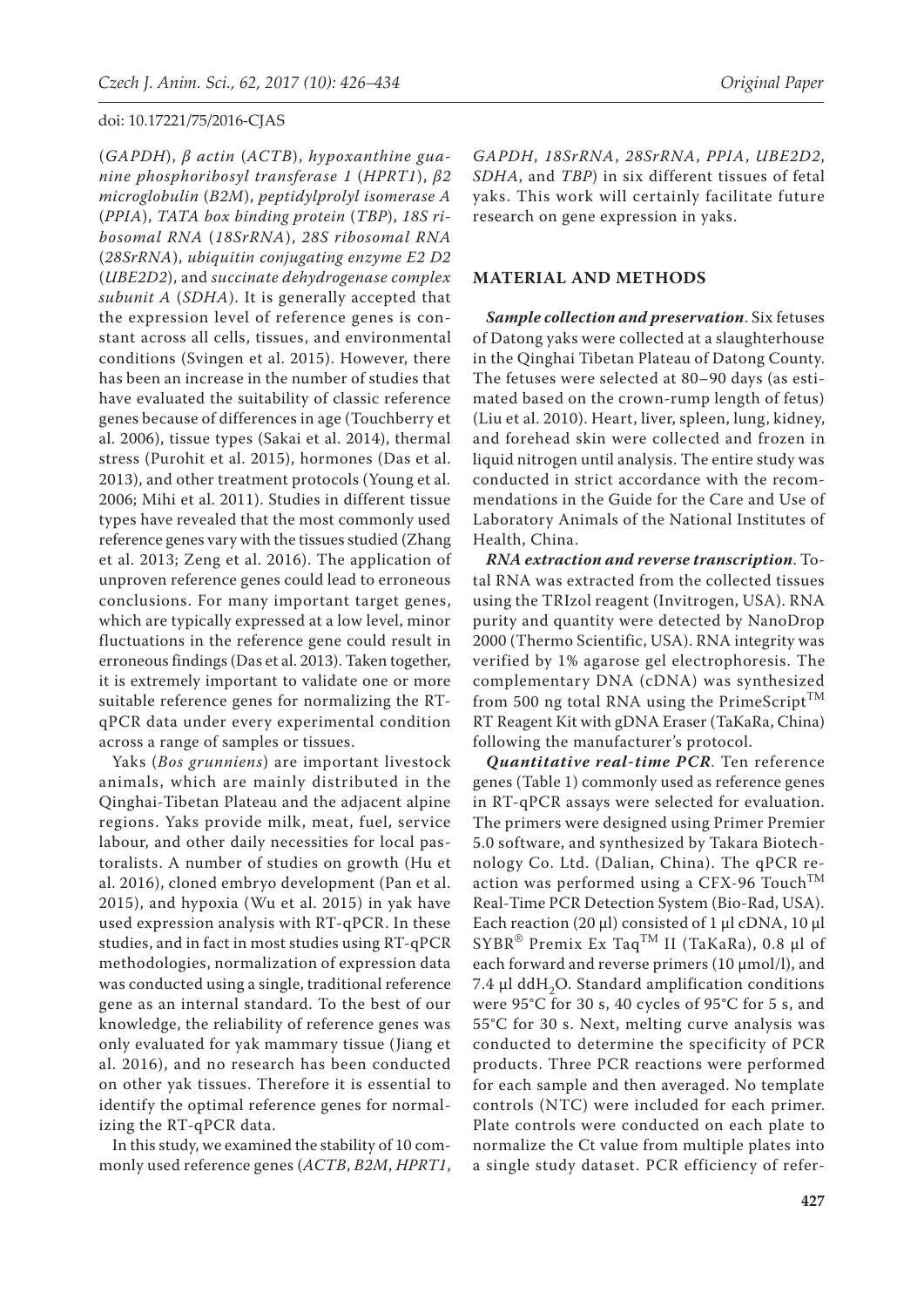ence genes was derived from a standard curve generated from serial dilution of pooled cDNA. The mean Ct value of each ten-fold dilution was plotted against the logarithm of the cDNA dilution factor. RT-qPCR efficiency was determined for each gene using slope analysis with a linear regression model. An estimate of PCR efficiency was derived from the formula  $E = (10^{-1/\text{slope}} - 1) \times$ 100% (Kubista et al. 2006).

*SYNJ1* encodes synaptojanin 1, which is a key neural protein highly expressed in nerve terminals with an essential role in the regulation of synaptic vesicles. The *SYNJ1* gene was used as a target gene to evaluate the performance of candidate reference genes. The primers for the *SYNJ1* gene were designed using Primer Premier 5.0 software for RT-qPCR (Table 1), and the expression profile was assessed in the heart, liver, spleen, lung, kidney, and forehead skin tissue of six fetuses. Two different factors were used for selecting the reference: (1) a single reference gene with stable transcription levels, and (2) the geometric mean of the combination of stable reference genes. The reaction system and program was the same as that of the qPCR experiment. The PCR reaction was performed using a CFX-96 Touch<sup>TM</sup> Real-Time PCR Detection System (Bio-Rad).

*Data analysis*. The stability of the 10 reference genes was evaluated using the softwares geNorm (Vandesompele et al. 2002), NormFinder (Andersen et al. 2004), and BestKeeper (Pfaffl et al. 2004). The geNorm analysis calculated the gene stability measure (M value), which was arbitrarily required to be lower than 1.5 (with lower values indicating increased gene stability across samples), and pairwise variation (V value) for a single gene compared to all other reference gene candidates to determine the benefit of adding an extra reference gene to the normalization process. The arbitrary cut-off V value of 0.15 indicated acceptable stability of the reference gene combination. The NormFinder program was used to introduce raw data into a MS Excel spreadsheet following the manufacturer's instructions. The NormFinder algorithm used the least variation (intragroup and intergroup) to estimate expression stability between subgroups of the sample set, and lower values indicated increased stability in gene tran-

Table 1. The primer list of genes used in the study

| Gene                                                        | Primers                                             | Accession<br>number | Amplicon<br>length (bp) | PCR efficiency<br>$(\%)$ |
|-------------------------------------------------------------|-----------------------------------------------------|---------------------|-------------------------|--------------------------|
| $TBP - TATA$ box<br>binding protein                         | F: GTCCAATGATGCCTTACGG<br>R: TGCTGCTCCTCCAGAATAGA   | NW 005395834.1      | 82                      | 96.8                     |
| $ACTB - \beta$ actin                                        | F: ATTGCCGATGGTGATGAC<br>R: ACGGAGCGTGGCTACAG       | NW_005392900.1      | 177                     | 97.6                     |
| $UBE2D2 - ubiquitin$<br>conjugating enzyme E2 D2            | F: TCATTTCCCAACAGATTACC<br>R: AGTTAGTGCTGGAGACC     | XM_005900181.1      | 133                     | 95.5                     |
| $PPIA - peptidy lprolyl$<br><i>isomerase A</i>              | F: TTTTGAAGCATACAGGTCC<br>R: CCACTCAGTCTTGGCAGT     | XM_005891872.2      | 98                      | 100.2                    |
| 18SrRNA - 18S ribosomal<br><b>RNA</b>                       | F: GGACAGGATTGACAGATTGAT<br>R: CCCAGAGTCTCGTTCGTTAT | NR 036642.1         | 117                     | 95.3                     |
| $HPT1-hypoxanthine guanine$<br>phosphoribosyl transferase 1 | F: GTGATGAAGGAGATGGG<br>R: ACAGGTCGGCAAAGAAC        | NW 005397637.1      | 79                      | 106.8                    |
| $B2M - \beta2$ microglobulin                                | F: CTGAGGAATGGGGAGAAG<br>R: TGGGACAGCAGGTAGAAA      | NW_005398298.1      | 80                      | 108.9                    |
| $GAPDH-glyceraldehyde$<br>3 phosphate dehydrogenase         | F: TCACCAGGGCTGCTTTTA<br>R: CTGTGCCGTTGAACTTGC      | EU195062.1          | 126                     | 103.7                    |
| 28SrRNA - 28S ribosomal<br><b>RNA</b>                       | F: TCTTCCTGGAGTTGGGTTGC<br>R: GGTTTCACGCCCTCTTGC    | NR 036644.1         | 145                     | 101.2                    |
| SDHA - succinate dehydrogenase<br>complex subunit A         | F: GGGAACATGGAGGAGGACA<br>R: CCAAAGGCACGCTGGTAGA    | XM 005894659.2      | 188                     | 97.1                     |
| $SYNI$ – synaptojanin 1                                     | F: TGGTACGGTGTTGGTCTCAA<br>R: ATTCAAGGCAGAGCTTCCCT  | XM 005893341.2      | 171                     | 103.3                    |

PCR = polymerase chain reaction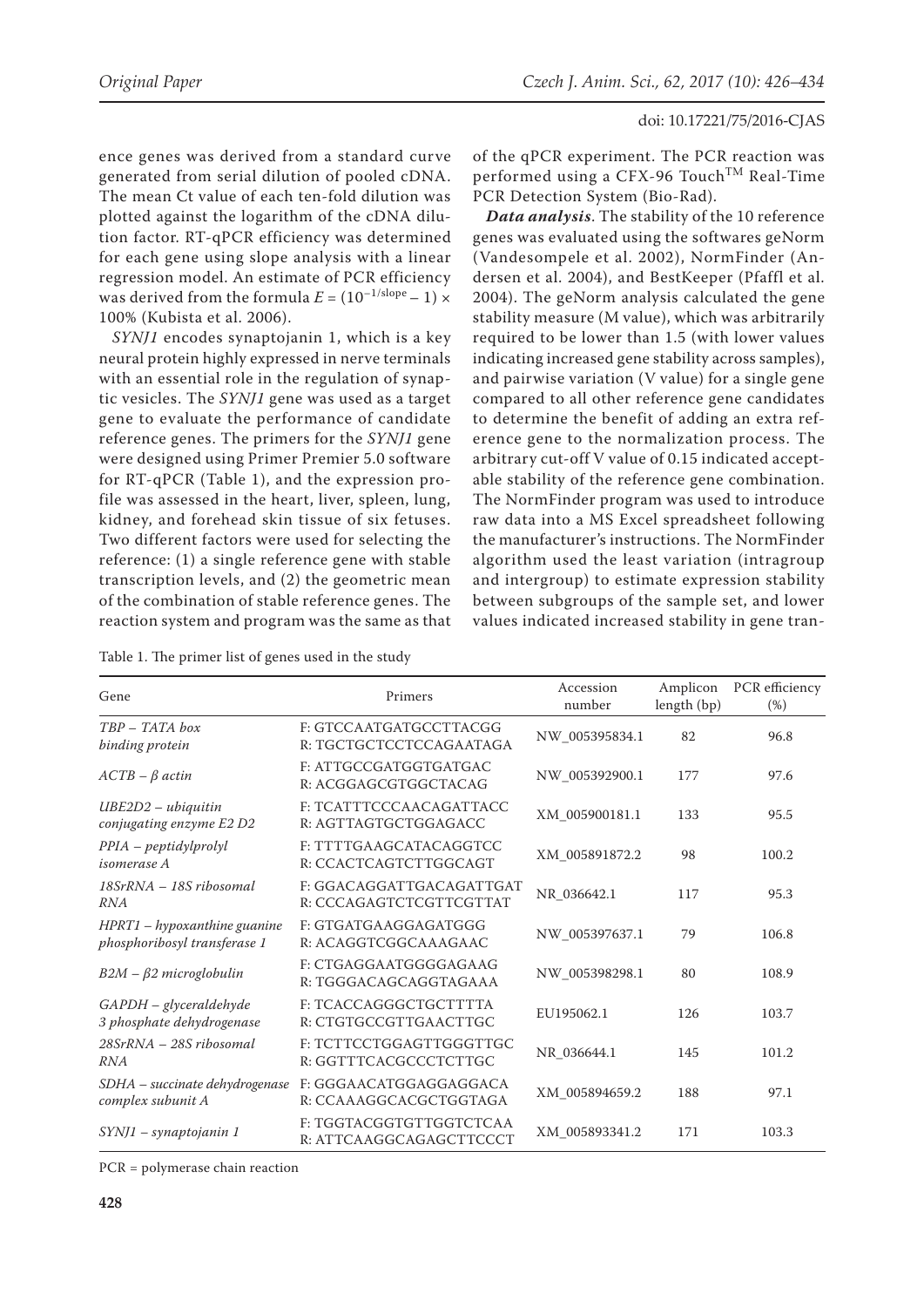| Gene         | Heart            | Liver            | Spleen            | Lung             | Kidney           | Forehead skin    |
|--------------|------------------|------------------|-------------------|------------------|------------------|------------------|
| TBP          | $25.27 \pm 0.34$ | $24.36 \pm 0.33$ | $24.63 \pm 0.56$  | $24.49 \pm 0.78$ | $24.12 \pm 0.51$ | $24.77 \pm 0.36$ |
| ACTB         | $18.19 \pm 0.32$ | $17.15 \pm 0.26$ | $17.53 \pm 0.85$  | $17.46 \pm 0.90$ | $17.28 \pm 0.60$ | $17.74 \pm 0.32$ |
| UBE2D2       | $22.14 \pm 0.27$ | $22.30 \pm 0.32$ | $22.24 \pm 0.58$  | $22.11 \pm 1.01$ | $21.48 \pm 0.76$ | $22.29 \pm 0.40$ |
| PPIA         | $19.79 \pm 0.44$ | $18.82 \pm 0.35$ | $18.93 \pm 0.28$  | $19.44 \pm 1.10$ | $18.71 \pm 0.58$ | $20.22 \pm 0.33$ |
| 18SrRNA      | $5.23 \pm 0.49$  | $4.72 \pm 0.42$  | $5.28 \pm 0.08$   | $5.14 \pm 0.41$  | $5.26 \pm 0.52$  | $5.58 \pm 0.48$  |
| HPRT1        | $22.60 \pm 0.47$ | $22.97 \pm 0.39$ | $23.47 \pm 0.46$  | $21.90 \pm 0.68$ | $23.47 \pm 0.66$ | $24.58 \pm 0.45$ |
| B2M          | $21.80 \pm 0.32$ | $20.99 \pm 0.29$ | $19.80 \pm 0.62$  | $21.56 \pm 0.83$ | $21.54 \pm 0.71$ | $20.97 \pm 0.77$ |
| <b>GAPDH</b> | $18.97 \pm 0.11$ | $20.77 \pm 0.30$ | $20.27 \pm 0.35$  | $20.39 \pm 0.68$ | $20.28 \pm 0.72$ | $22.64 \pm 0.12$ |
| 28SrRNA      | $26.44 \pm 0.81$ | $26.01 \pm 0.70$ | $26.65 \pm 0.43$  | $26.62 \pm 0.66$ | $25.66 \pm 0.78$ | $28.85 \pm 0.51$ |
| <b>SDHA</b>  | $21.37 \pm 0.51$ | $21.38 \pm 0.33$ | $23.874 \pm 0.50$ | $24.34 \pm 1.14$ | $21.62 \pm 0.89$ | $24.44 \pm 0.39$ |

Table 2. Mean RT–qPCR threshold values (means ± standard deviation) of 10 reference genes in yak tissues

scription. The BestKeeper software determined optimal reference genes by employing a pair-wise correlation analysis of all pairs of candidate genes and calculating the geometric mean of the bestsuited genes. The raw Ct values were introduced directly into the MS Excel spreadsheet using a macro. The results were immediately calculated by the algorithm. The  $2^{-\Delta\Delta Ct}$  method (Schmittgen and Livak 2008) was used to analyze the relative expression of mRNA of each gene by quantitative fluorescence.

# **RESULTS**

*Transcript levels of candidate reference genes*. Ten reference genes were amplified from different tissues of six yaks. Melting curves for each primer showed a single peak, confirming a sin-

gle product from the RT-qPCR. Standard curves were generated using a ten-fold serial dilution of a cDNA pool, and these employed a linear correlation coefficient  $(R^2)$  of  $> 0.95$ . Based on the slopes of the standard curves, the estimated PCR amplification efficiencies ranged from 95.3 to 108.9% (Table 1). The mean Ct values are shown in Table 2. There was low inter-assay variation for the heart, liver, spleen, and forehead skin tissue, with most standard deviation (SD) values < 0.6 and the highest 0.85. For lung and kidney tissue, there was larger variation and all SD values were > 0.41, with those of *UBE2D2*, *PPIA*, and *SDHA* for lung tissue exceeding 1.0.

Transcript levels were used to establish three arbitrary categories: highly expressed *18SrRNA* (mean Ct values = 5.17), moderately transcribed (mean Ct values =  $17.53-23.07$ ), including the *ACTB*, *B2M*, *28SrRNA*, *HPRT1*, *SDHA*, *UBE2D2*,

Table 3. Results of stability among 10 candidate genes computed by 3 algorithms on all yak tissues

| Gene         | geNorm  |                   | NormFinder |                | BestKeeper |           |
|--------------|---------|-------------------|------------|----------------|------------|-----------|
|              | M value | rank              | S value    | rank           | <b>SD</b>  | <b>CV</b> |
| <b>TBP</b>   | 0.822   | $\mathbf{1}$<br>T | 0.314      | $\overline{4}$ | 0.48       | 1.97      |
| ACTB         | 0.841   | $\overline{2}$    | 0.336      | 5              | 0.55       | 3.12      |
| UBE2D2       | 0.841   | $\overline{2}$    | 0.293      | $\overline{2}$ | 0.47       | 2.12      |
| <b>PPIA</b>  | 0.847   | 3                 | 0.287      | $\mathbf{1}$   | 0.64       | 3.33      |
| 18SrRNA      | 0.863   | $\overline{4}$    | 0.300      | 3              | 0.36       | 6.95      |
| HPRT1        | 1.089   | 5                 | 0.571      | 6              | 0.75       | 3.27      |
| B2M          | 1.117   | 6                 | 0.632      | 9              | 0.68       | 3.21      |
| <b>GAPDH</b> | 1.134   | 7                 | 0.603      | 7              | 0.86       | 4.17      |
| 28SrRNA      | 1.148   | 8                 | 0.617      | 8              | 0.88       | 3.30      |
| <b>SDHA</b>  | 1.454   | 9                 | 0.902      | 10             | 1.37       | 6.05      |

M value = gene stability measure, S value = stability value,  $SD =$  standard deviation,  $CV =$  coefficient of variation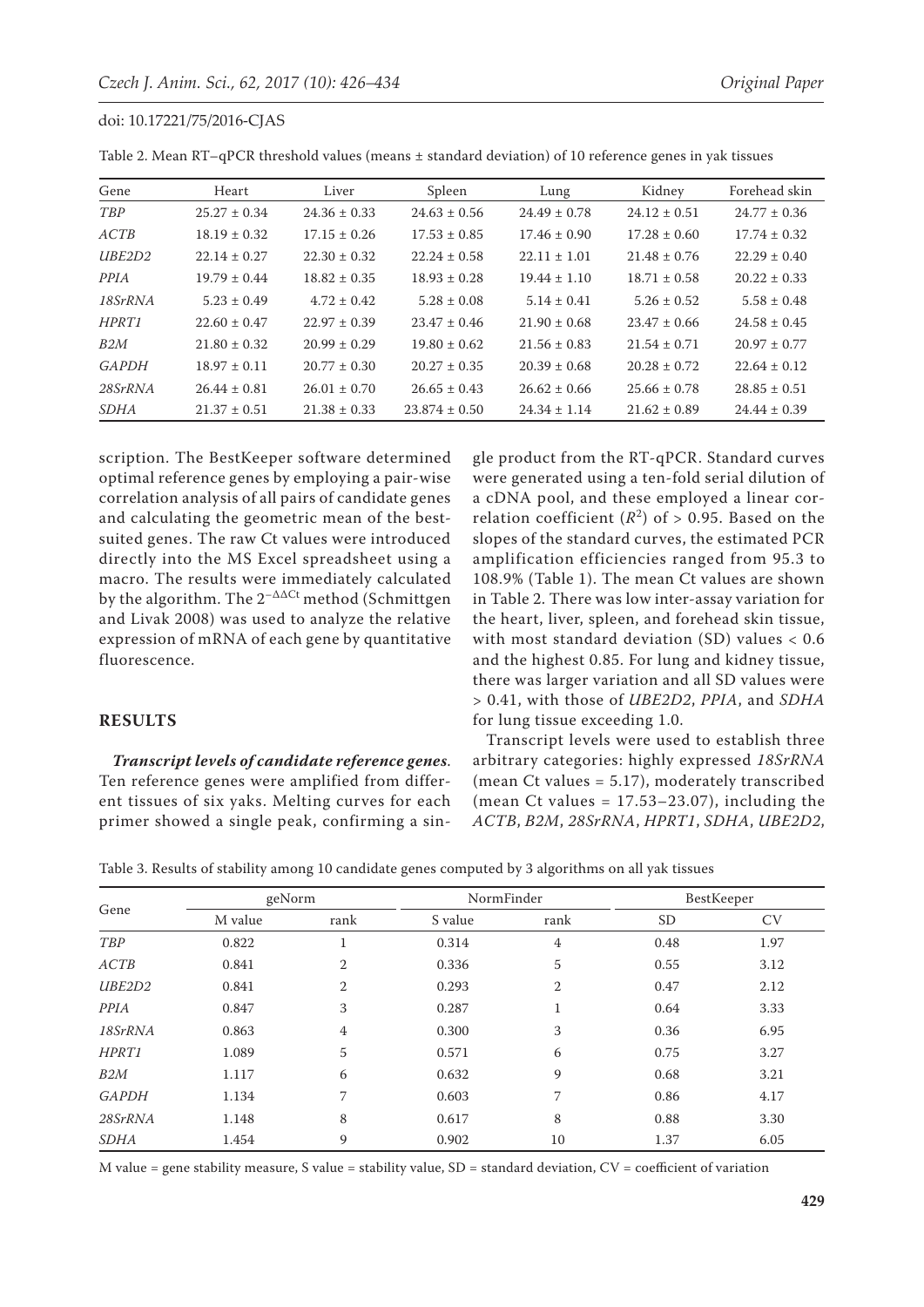

Figure 1. Stability of reference gene expression (M) calculated using the geNorm software. Low M values indicate the best reference genes and high M values the worst reference genes

and *PPIA* gene, and low transcript levels (mean Ct values > 24), including *GAPDH* and *TBP*.

*Stability of reference gene expression*. The stability ranking of the 10 reference genes was evaluated based on the entire dataset (Table 3). The *TBP* gene had the lowest M value. The geNorm algorithm also eliminated the least stable expressed

gene and recalculated new M values for the remaining genes. Figure 1 illustrates the average expression stability values (M); *TBP* and *ACTB* were the most stable genes. Next, the geNorm algorithms calculated the normalization factor (NF) and used V values to determine the minimal number of genes mandatory for normalization. Additional



Figure 2. Determination of the optimal number of reference genes for gene expression normalization. To determine the number of stable reference genes needed for normalization, the pairwise variation  $Vn/n + 1$  was calculated between the normalization factors NFn and NFn + 1 by the geNorm software. A threshold of pairwise variation  $V < 0.15$  was suggested for the valid normalization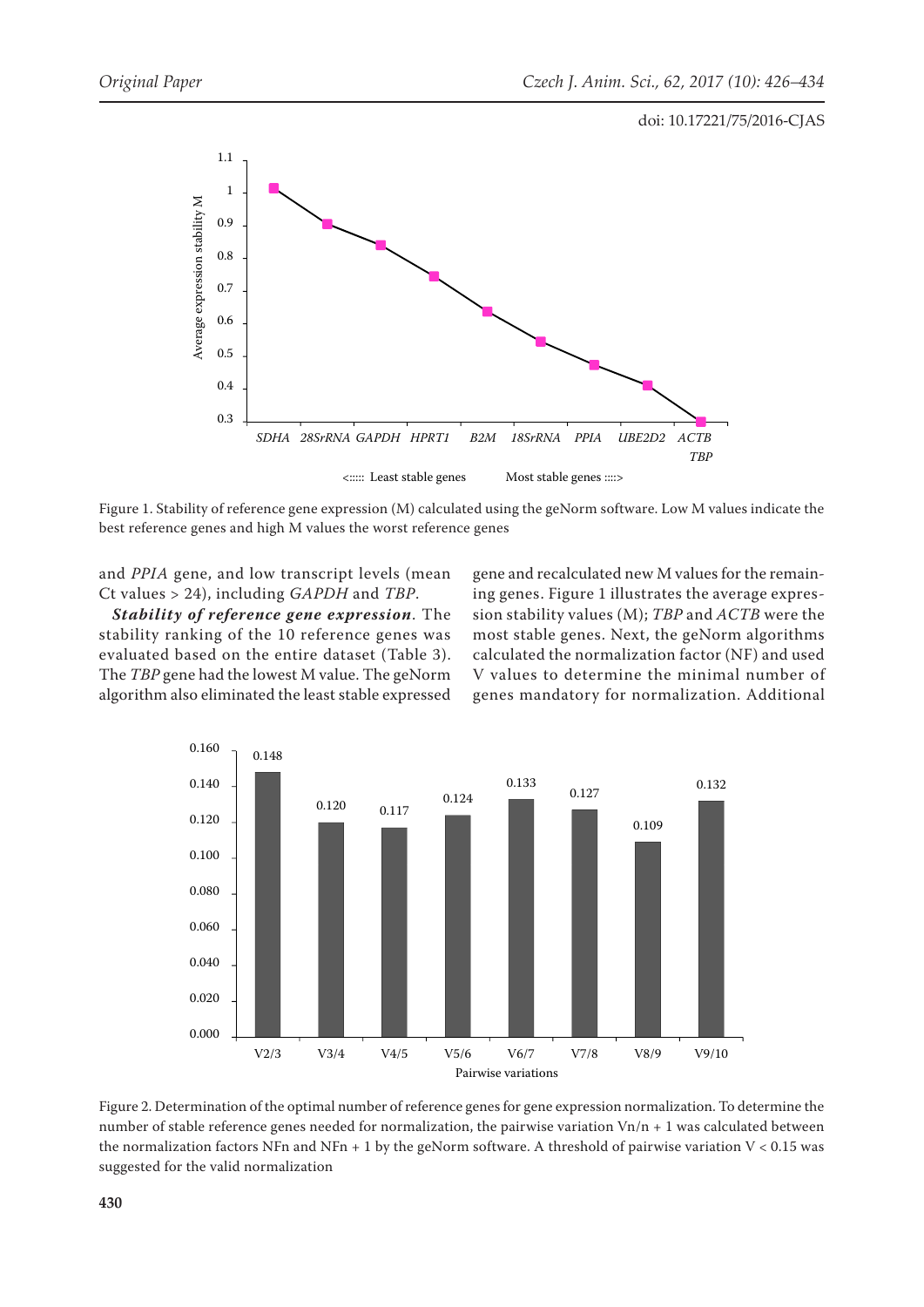

Figure 3. Validation of the recommended reference genes. Expression profiles of *SYNJ1* gene were investigated using different reference genes. The expression of *SYNJ1* was normalized using the different groups: *ACTB*, *TBP*, *UBE2D2*, *PPIA*, the combination of *ACTB* and *TBP*, the combination of *ACTB*, *TBP,* and *UBE2D2*. Bars represent the means and standard error of six biological replications

genes were included when V exceeded the cutoff value 0.15. Figure 2 shows the first V value  $< 0.15$ (0.148) that emerged at V2/3, suggesting that the two reference genes (*ACTB* and *TBP*) were sufficient for reliable normalization.

NormFinder calculated the stability value (S value) based on a variance estimation approach. An upper S value of 0.5 indicated genes were relatively stable, and greater stability of gene expression was indicated by lower S values. The overall ranking of the genes from the most to the least stable was *PPIA*, *UBE2D2*, *18SrRNA*, *TBP*, *ACTB*, *HPRT1*, *GAPDH*, *28SrRNA*, *B2M*, and *SDHA* (Table 3).

BestKeeper measured the stability of reference genes according to the coefficient of variance (CV) and the standard deviation (SD) of the Ct values. The most stable reference gene exhibited the lowest CV and SD (CV ± SD) (Radonic et al. 2004). The results showed that the *TBP*, *UBE2D2*, *ACTB*, and *PPIA* genes had the most stable expression across all tissues, followed by *HPRT1*, *GAPDH*, and *28SrRNA*. The expression of most reference genes exhibited Ct variation less than 1 (Pfaffl et al. 2004) (0.36 < SD < 0.88), whereas *SDHA* exhibited high Ct variation (SD = 1.37 Ct) and was deemed unstable. The *18SrRNA* gene had the lowest SD (0.36) and the highest CV (6.95); therefore, we could not define its stability with this analysis. *B2M* displayed a moderate CV ± SD value (3.21 ± 0.68), but *P* = 0.051 indicating it should be excluded (Table 3).

*Validation of the recommended reference genes*. To examine the validity of the top ranked reference genes (*TBP*, *ACTB*, *UBE2D2*, and *PPIA*), the expression profile of the target gene *SYNJ1* was investigated in different tissues (Figure 3). Similar expression profiles of the target gene were observed using either two (*TBP* and *ACTB*) or three (*TBP*, *ACTB*, and *UBE2D2*) stable reference genes. The expression of the *SYNJ1* gene in spleen was numerically higher than that in liver with single *PPIA* gene normalization. This indicated that the *PPIA* gene was not suitable as a reference gene in this study.

## **DISCUSSION**

Reference genes are defined as genes that are stably expressed across all tissues/cell types; however, no single gene is constitutively expressed in all tissues/cell types and under all experimental conditions (Andersen et al. 2004; Yang et al. 2015). Therefore, selection of suitable reference genes is a crucial precondition for a successful gene expression study based on RT-qPCR (Liu et al. 2014). In addition, numerous studies have focused on the expression stability of reference genes in cattle (Lisowski et al. 2008), goats (Zhang et al. 2013), pigs (Nygard et al. 2007), humans (Touchberry et al. 2006), and mice (Zeng et al. 2016). Little is known about the reference genes in yak tissues.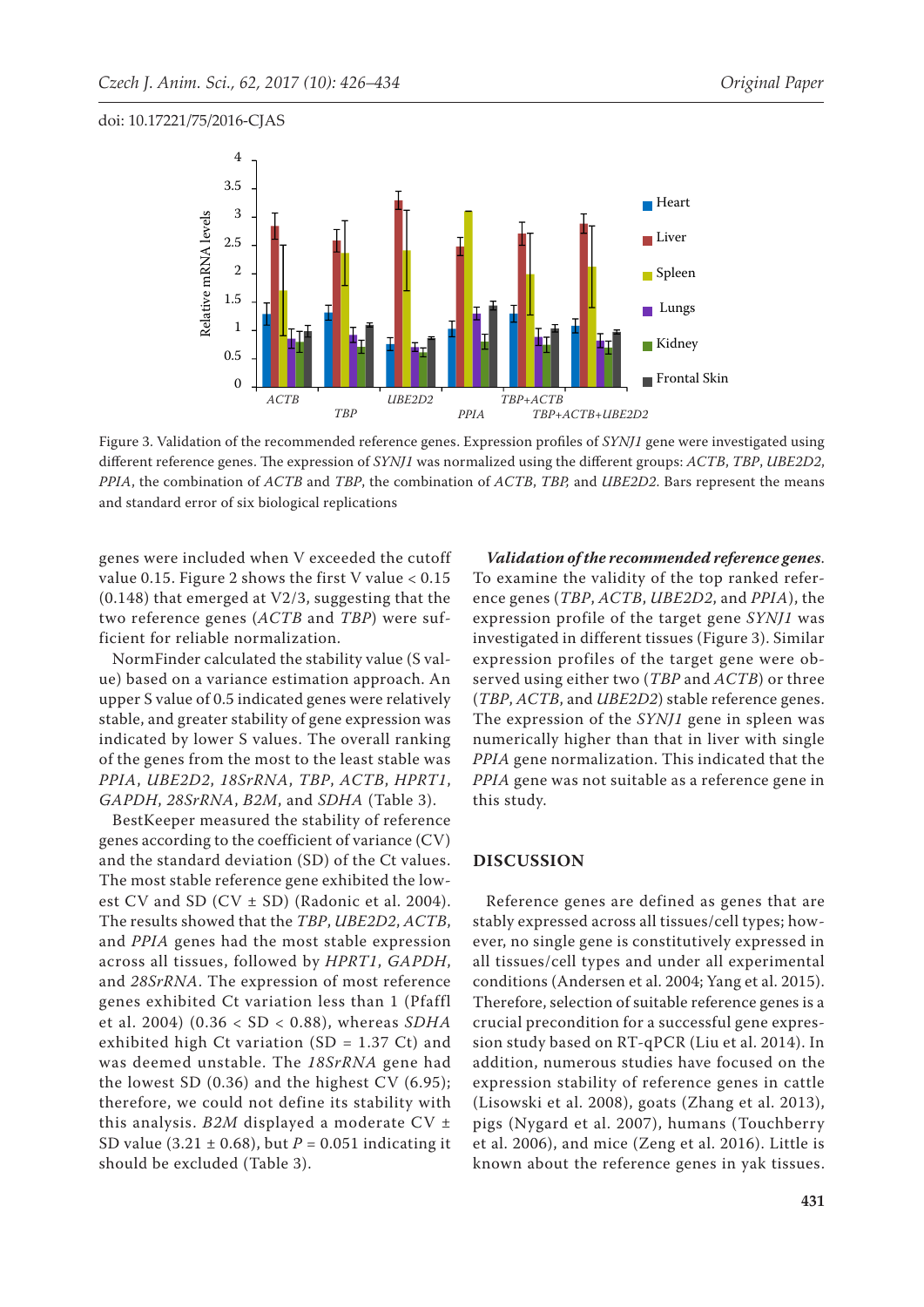Herein, we selected 10 traditional reference genes to identify the superior reference gene for six different tissues from yak fetuses. Although the geNorm, NormFinder, and BestKeeper softwares are widely used for assessing potential reference genes, it has been demonstrated that discrepancy typically exists among results obtained from these programs (Purohit et al. 2015). The top four ranked reference genes (*TBP*, *ACTB*, *UBE2D2*, and *PPIA*) obtained through geNorm were consistent with those of BestKeeper, although the ranking order of the second and third gene was different. Based on NormFinder, *PPIA* was identified as the most stable reference gene, followed by *UBE2D2* and *18SrRNA*, whereas in BestKeeper, *18SrRNA* was deemed unsuitable as a reference gene. The different software programs are based on different algorithms (Liu et al. 2014). Thus, the use of more than one algorithm for ranking is necessary.

Based on the aforementioned discrepancies, there was no scientific evidence to allow for determination of a single reference gene in this study. The V values calculated by geNorm software were used to determine the optional number of reference genes, and we must balance the trade-off between accuracy and practicality by using this value (Vandesompele et al. 2002). The V value of V2/3 was 0.148 (< 0.15), which indicated that two reference genes are needed for reliable normalization, and the addition of one more reference gene would not significantly improve reliability. Furthermore, the target gene validated this result in that the expression profile with the geometric mean of two reference genes was similar to that of three genes. This showed that the combination of *TBP* and *ACTB* would provide high quality data. In contrast, the results suggested that *28SrRNA*, *SDHA*, *GAPDH*, and *B2M* should be used for endogenous controls because of their unstable expression.

It has been demonstrated that utilization of different functional reference genes reduces coregulation effects, which may affect the accuracy of pairwise comparison results (Andersen et al. 2004). The candidate reference genes *ACTB* and *TBP* were responsible for cell locomotion and trans-cription, respectively (Mihi et al. 2011). *ACTB* is an important actin isomer and cytoskeleton actin (Zeng et al. 2016), the basal level transcription of which is essential for all cellular physiological conditions. It has been widely used as an internal control for experimental testing (Mihi et al. 2011). *TBP* is an

**432**

indispensable basal transcription factor, and the RNA polymerase II binds to the TBP-DNA complex to initiate transcription (Ponomarenko et al. 2016). A knockout (Martianov et al. 2002) or knockdown (Muller et al. 2001) of the *TBP* gene is lethal, and *TBP* expression might not be subjected to significant regulation. *TBP* was determined to be the optimal reference gene in low-abundance transcripts of goat (Zhang et al. 2013) and pig (Nygard et al. 2007) tissue expression studies. Appropriate reference genes were suggested to have the same transcript levels as the target gene to enhance the uniformity of the analysis (Spinsanti et al. 2006). In this study, *TBP* gene was classified in the low transcript level (mean Ct values > 24), and the transcript level of the  $ACTB$  gene (mean Ct values =  $17.15-18.19$ ) was higher than that of the *TBP* gene. Based upon these concepts, the *ACTB* would be the logical reference gene for studying high transcript-level target genes, and the combination of *ACTB* and *TBP* genes would be more appropriate for modest transcript-level studies. Thus, we recommend the geometric averaging of the *ACTB* and *TBP* genes to normalize the relative gene expression levels for further study.

## **CONCLUSION**

This study firstly validated the suitable reference genes for data normalization for gene expression in yak splanchnic and skin tissues. The combination of the *ACTB* and *TBP* genes was optimal for determination of gene expression in this study. In conclusion, the result may provide methodological support for further candidate gene identification and gene-expression pattern studies. It also clearly advocates for a reference gene assessment prior to performing a target gene expression-level analysis.

## **REFERENCES**

- Andersen C.L., Jensen J.L., Orntoft T.F. (2004): Normalization of real-time quantitative reverse transcription-PCR data: a model-based variance estimation approach to identify genes suited for normalization, applied to bladder and colon cancer data sets. Cancer Research, 64, 5245–5250.
- Chen I., Chou L., Chou S., Wang J., Stott J., Blanchard M., Jen I.F., Yang W. (2015): Selection of suitable reference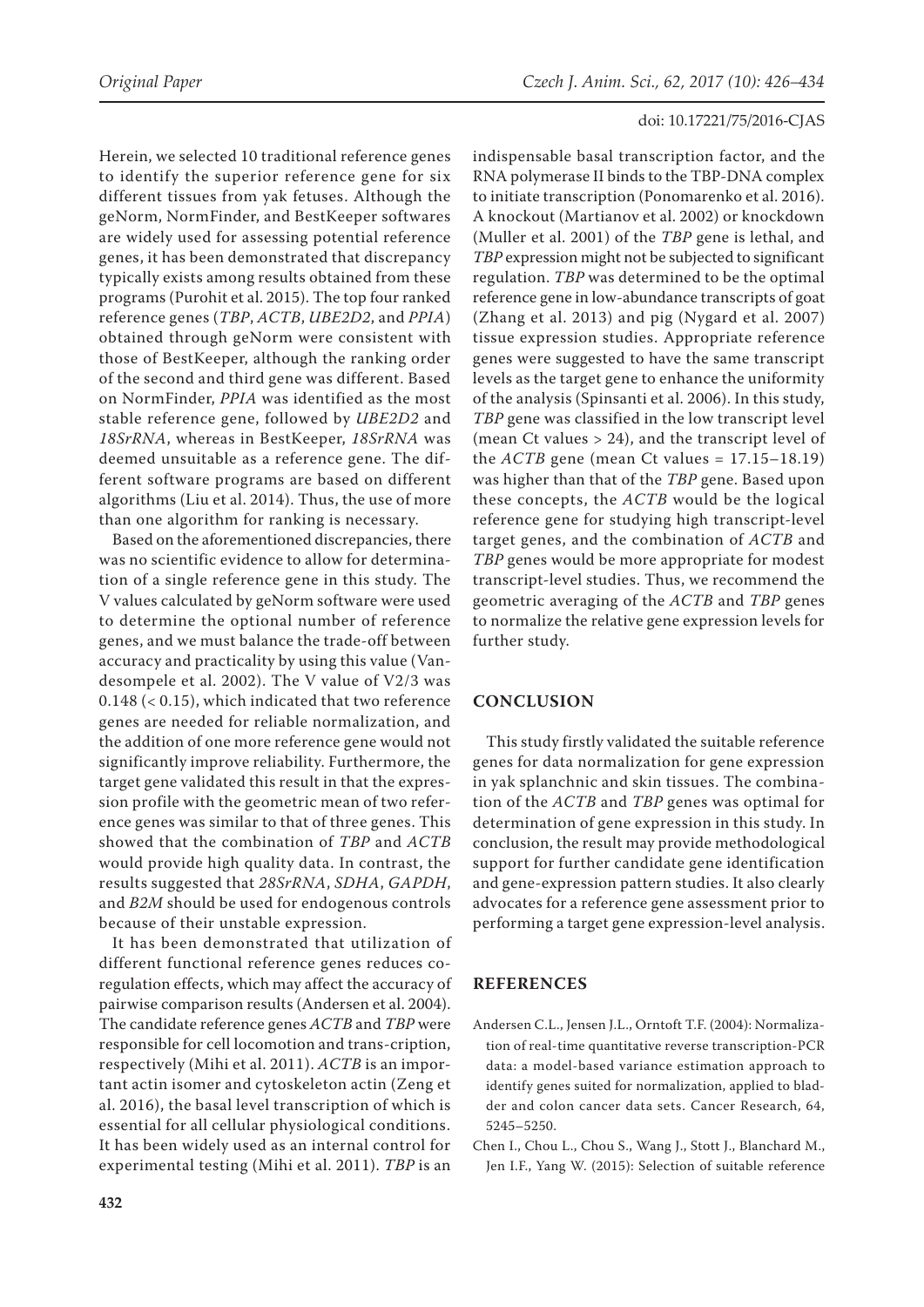genes for normalization of quantitative RT-PCR in peripheral blood samples of bottlenose dolphins (Tursiops truncatus). Scientific Reports, 5: 15425.

- Das R.K., Banerjee S., Shapiro B.H. (2013): Extensive sexand/or hormone-dependent expression of rat housekeeping genes. Endocrine Research, 38, 105–111.
- Hu R., Wang Z., Peng Q., Zou H., Wang H., Yu X., Jing X., Wang Y., Cao B., Bao S., Zhang W., Zhao S., Ji H., Kong X., Niu Q. (2016): Effects of GHRP-2 and cysteamine administration on growth performance, somatotropic axis hormone and muscle protein deposition in yaks (Bos grunniens) with growth retardation. PLoS ONE, 11, e0149461.
- Huggett J., Dheda K., Bustin S., Zumla A. (2005): Real-time RT-PCR normalisation; strategies and considerations. Genes and Immunity, 6, 279–284.
- Jiang M., Lee J.N., Bionaz M., Deng X., Wang Y. (2016): Evaluation of suitable internal control genes for RT-qPCR in yak mammary tissue during the lactation cycle. PLoS ONE, 11, e0147705.
- Kubista M., Andrade J.M., Bengtsson M., Forootan A., Jonak J., Lind K., Sindelka R., Sjoback R., Sjofreen B., Strombom L., Stahlberg A., Zoric N. (2006): The realtime polymerase chain reaction. Molecular Aspects of Medicine, 27, 95–125.
- Lisowski P., Pierzchala M., Goscik J., Pareek C.S., Zwierzchowski L. (2008): Evaluation of reference genes for studies of gene expression in the bovine liver, kidney, pituitary, and thyroid. Journal of Applied Genetics, 49, 367–372.
- Liu B., Cui Y., Yang B., Fan J., Zhao Z., Yu S. (2010): Morphometric analysis of yak placentomes during gestation. Anatomical Record (Hoboken), 293, 1873–1879.
- Liu J., Wang Q., Sun M., Zhu L., Yang M., Zhao Y. (2014): Selection of reference genes for quantitative real-time PCR normalization in Panax ginseng at different stages of growth and in different organs. PLoS ONE, 9, e112177.
- Martianov I., Viville S., Davidson I. (2002): RNA polymerase II transcription in murine cells lacking the TATA binding protein. Science, 298, 1036–1039.
- Mihi B., Rinaldi M., Geldhof P. (2011): Effect of an Ostertagia ostertagi infection on the transcriptional stability of housekeeping genes in the bovine abomasum. Veterinary Parasitology, 181, 354–359.
- Muller F., Lakatos L., Dantonel J., Strahle U., Tora L. (2001): TBP is not universally required for zygotic RNA polymerase II transcription in zebrafish. Current Biology, 11, 282–287.
- Nygard A.B., Jorgensen C.B., Cirera S., Fredholm M. (2007): Selection of reference genes for gene expression studies in pig tissues using SYBR green qPCR. BMC Molecular Biology, 8: 67.
- Pan Y., He H., Cui Y., Baloch A.R., Li Q., Fan J., He J., Yu S. (2015): Recombinant human bone morphogenetic protein 6 enhances oocyte reprogramming potential and subsequent development of the cloned yak embryos. Cellular Reprogramming, 17, 483–493.
- Pfaffl M.W., Tichopad A., Prgomet C., Neuvians T.P. (2004): Determination of stable housekeeping genes, differentially regulated target genes and sample integrity: Best-Keeper – Excel-based tool using pair-wise correlations. Biotechnology Letters, 26, 509–515.
- Ponomarenko M.P., Arkova O., Rasskazov D., Ponomarenko P., Savinkova L., Kolchanov N. (2016): Candidate SNP markers of gender-biased autoimmune complications of monogenic diseases are predicted by a significant change in the affinity of TATA-binding protein for human gene promoters. Frontiers in Immunology, 7: 130.
- Purohit G.K., Mahanty A., Mohanty B.P., Mohanty S. (2015): Evaluation of housekeeping genes as references for quantitative real-time PCR analysis of gene expression in the murrel Channa striatus under high-temperature stress. Fish Physiology and Biochemistry, 42, 125–135.
- Radonic A., Thulke S., Mackay I.M., Landt O., Siegert W., Nitsche A. (2004): Guideline to reference gene selection for quantitative real-time PCR. Biochemical and Biophysical Research Communications, 313, 856–862.
- Rekawiecki R., Rutkowska J., Kotwica J. (2012): Identification of optimal housekeeping genes for examination of gene expression in bovine corpus luteum. Reproductive Biology, 12, 362–367.
- Sakai H., Sato K., Kai Y., Shoji T., Hasegawa S., Nishizaki M., Sagara A., Yamashita A., Narita M. (2014): Distribution of aquaporin genes and selection of individual reference genes for quantitative real-time RT-PCR analysis in multiple tissues of the mouse. Canadian Journal of Physiology and Pharmacology, 92, 789–796.
- Schmittgen T.D., Livak K.J. (2008): Analyzing real-time PCR data by the comparative  $C_T$  method. Nature Protocols, 3, 1101–1108.
- Spinsanti G., Panti C., Lazzeri E., Marsili L., Casini S., Frati F., Fossi C.M. (2006): Selection of reference genes for quantitative RT-PCR studies in striped dolphin (Stenella coeruleoalba) skin biopsies. BMC Molecular Biology, 7: 32.
- Svingen T., Letting H., Hadrup N., Hass U., Vinggaard A.M. (2015): Selection of reference genes for quantitative RT-PCR (RT-qPCR) analysis of rat tissues under physiological and toxicological conditions. PeerJ Computer Science, 3: e855.
- Touchberry C.D., Wacker M J., Richmond S.R., Whitman S.A., Godard M.P. (2006): Age-related changes in relative expression of real-time PCR housekeeping genes in hu-